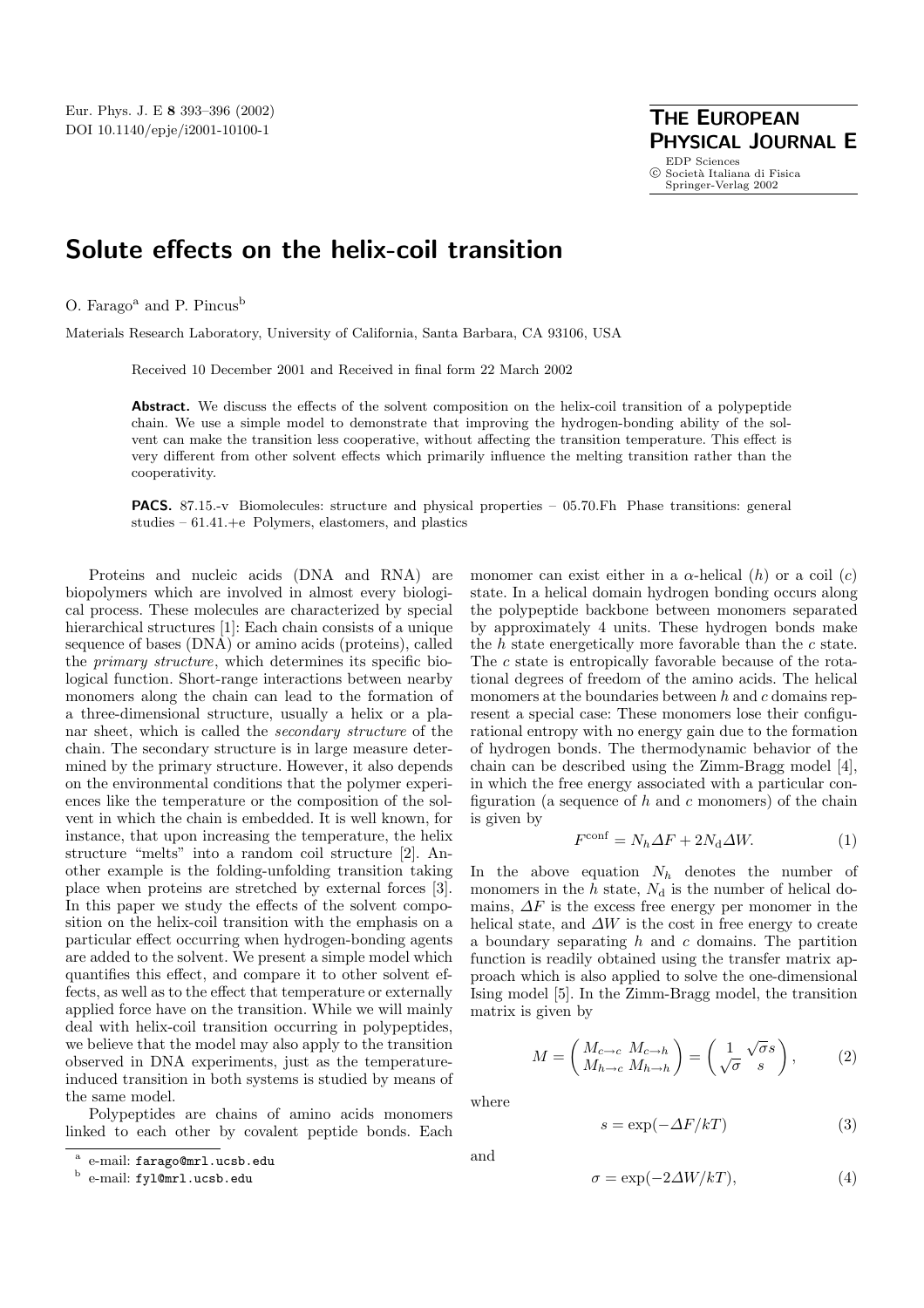are the so-called Zimm-Bragg parameters, k is the Boltzmann constant, and  $T$  is the temperature. At low temperatures  $\Delta F < 0$  (s > 1), since the energy gain in having an amino acid at a h state overcomes the entropy loss compared to the c state. Therefore in the low-T regime most of the monomers are in the  $h$  state. At high temperatures  $s < 1$ , and the chain is mostly in the c state. The helixcoil melting transition occurs when  $s \simeq 1$ . In contrast to the significant variation of s with the temperature, the parameter  $\sigma$  (also called the *cooperativity parameter*) has only weak dependence on T. For biopolymers  $\sigma$  is typically very small in the range  $10^{-3}$ – $10^{-4}$ . The smallness of  $\sigma$  reflects the large free-energy penalty in creating a helix-coil interface, and is the reason for the sharpness of the helixcoil transition (which, due to the one-dimensional nature of the system, is not a true phase transition).

To understand the helix-coil transition in a more quantitative manner, we write the free energy of a chain consisting of  $N (N \gg 1)$  monomers:

$$
F \simeq -NkT \ln x_1,\tag{5}
$$

where  $x_1$  is the largest eigenvalue of the transfer matrix  $M$  (Eq. (2)). The eigenvalues of  $M$  are the roots of the quadratic equation

$$
(1 - x)(s - x) - s\sigma = 0.
$$
 (6)

.

The largest root of this equation is equal to

$$
x_1 = \frac{1}{2} \left[ 1 + s + \sqrt{(1 - s)^2 + 4s\sigma} \right].
$$
 (7)

The average number  $\langle N_h \rangle$  of monomers in the h state is derived by differentiating the free energy (Eqs. (5) and (7)) with respect to  $\Delta F = -kT \ln s$ . We obtain

$$
\langle N_h \rangle = \frac{\partial F}{\partial (\Delta F)} = N \left[ \frac{1}{2} + \frac{s - 1}{2\sqrt{(s - 1)^2 + 4s\sigma}} \right]
$$

The dependence of  $\rho_h \equiv \langle N_h \rangle / N$ , the fraction of monomers in the  $h$  state, on  $s$  is plotted in Figure 1, for  $\sigma = 10^{-3}$  and  $\sigma = 1$  (the non-cooperative case). We observe that  $\rho_h \simeq 0$  for  $s \ll 1$ , while  $\rho_h \simeq 1$  for  $s \gg 1$ . The crossover between these two regimes occur at  $s \simeq 1$  (at  $s = 1$ , the fraction of helical monomers is exactly  $1/2$ ). The transition becomes sharper with decreasing  $\sigma$ . For small values of  $\sigma$  the width of the transition regime scales as  $\Delta s \sim \sigma^{1/2}$ .

When dealing with the possible influence of the solvent composition on the transition we should account for two types of effects. Effects of the first type decrease the relative stability of the  $h$  state over the  $c$  state. Effects of the second type reduce the helix-coil interfacial free energy.

Within the first group, we include changes in the  $p$ H or the ionic strength of the solution that destabilize the  $h$ state [6]. One can incorporate these changes in the Zimm-Bragg model by a proper redefinition of the parameter s, which now becomes a function of both the temperature and the solution conditions. As a result of the change in



**Fig. 1.** The fraction of monomers in the h state,  $\rho_h \equiv \langle N_h \rangle / N$ , as a function of the Zimm-Bragg parameter s for  $\sigma = 10^{-3}$ as a function of the Zimm-Bragg parameter s, for  $\sigma = 10^{-3}$ (dashed line) and  $\sigma = 1$  (solid line). The curves intersect at  $s = 1$ , where  $\rho_h = 1/2$ .

the solvent conditions, the transition (melting) temperature shifts, and it is now defined by  $s^*(T_m) = 1$  with  $s^*$ being the solvent-dependent parameter.

It is interesting to note that the force-induced transition, observed in recent stretching experiments of DNA [7], has been also explained by the Zimm-Bragg theory with a rescaled (in this case, a force-dependent) parameter s [8]. The effect of externally applied force on the transition is usually studied in the fixed-force  $(f)$  ensemble. On a mean-field level (which turns out to provide a rather good description of the experimentally measured elastic behavior), the elastic free energy is given by

$$
F^{\text{el}}(f) = N_h E_h^{\text{el}}(f) + (N - N_h) E_c^{\text{el}}(f), \tag{8}
$$

where  $E_h^{\text{el}}(f)$  and  $E_c^{\text{el}}(f)$  denote, respectively, the elastic free energy per monomer in the pure h and c states (*i.e.*, when all the monomers are in the same state). The elastic behavior of the pure phases is usually described by one of the generic polymer models like the freely jointed or worm-like chain models [9]. Within these models, the elastic energy per monomer is given by

$$
E^{\text{el}}(f) = -\frac{1}{N} \int_0^f R(f') \text{d}f',
$$

where  $R(f)$  is the (mean) end-to-end separation of the chain. The transfer matrix corresponding to the sum of configurational (1) and elastic (8) free energies is

$$
M = \begin{pmatrix} M_{c \to c} & M_{c \to h} \\ M_{h \to c} & M_{h \to h} \end{pmatrix}
$$
  
=  $e^{-E_c^{\text{el}}(f)/kT} \begin{pmatrix} 1 & \sqrt{\sigma} s e^{[E_c^{\text{el}}(f) - E_h^{\text{el}}(f)]/kT} \\ \sqrt{\sigma} & s e^{[E_c^{\text{el}}(f) - E_h^{\text{el}}(f)]/kT} \end{pmatrix}$ ,

and by comparison with the Zimm-Bragg transfer matrix (2) we readily conclude that  $s^*(f) = s e^{[E_c^{\text{el}}(f) - E_h^{\text{el}}(f)]/kT}$ .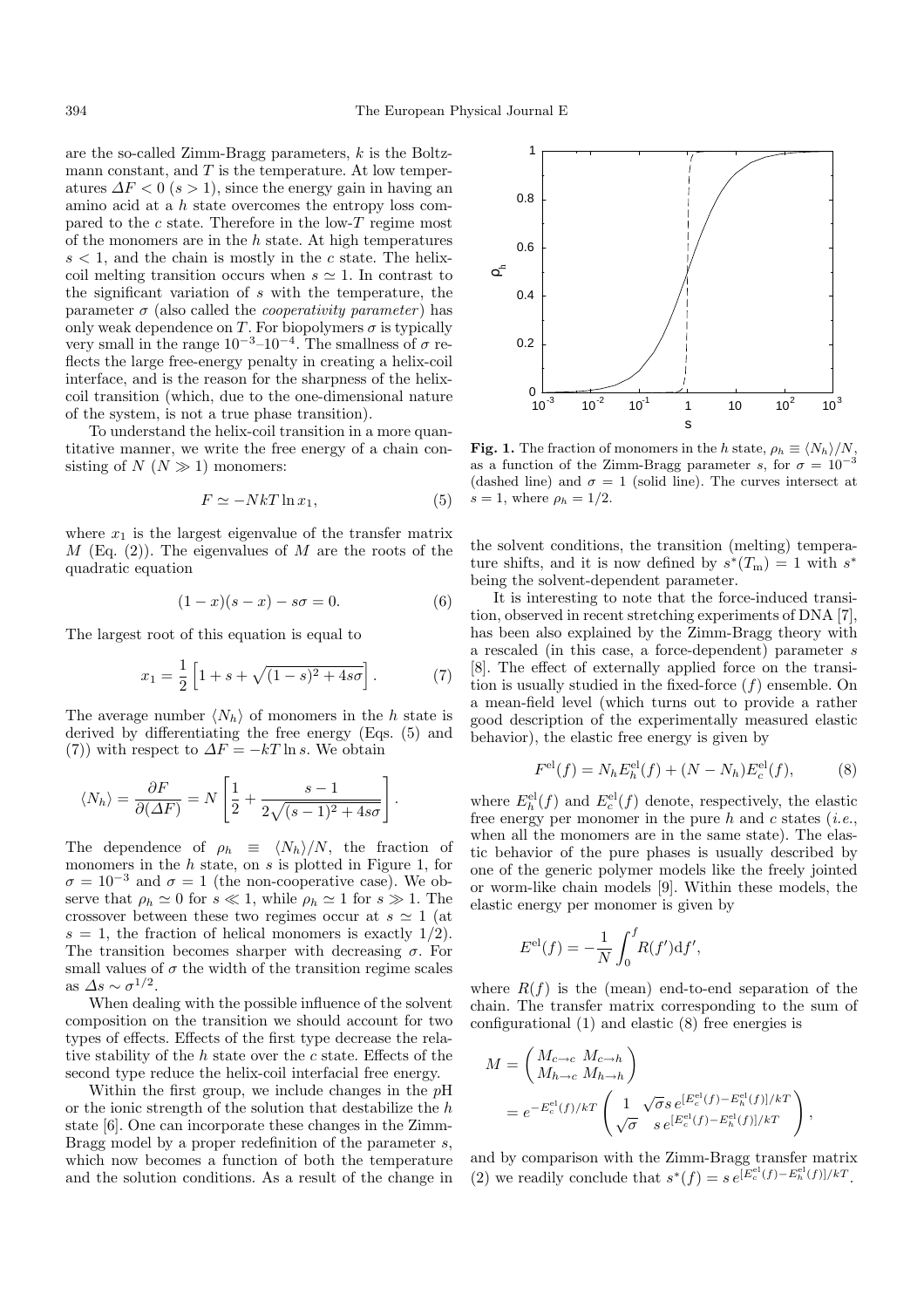Let us consider the change in the behavior of polypeptide chains that occurs when the hydrogen-bonding ability of the solvent is improved. One may consider this as another example of a solvent effect of the first type. In alcohol environment, for instance, the hydroxide groups tend to form hydrogen bonds with the coil monomers, thus increasing the relative stability of the latter compared to the helical monomers. This effect is enhanced if the hydrogenbonding ability of the solvent with the c monomers is improved, e.g., if water is added to the solution [10]. However, one may consider the following different scenario which serves as an example of a solvent effect of the second type. Suppose the polypeptide chain is dissolved in an aqueous solution, and most of the coil monomers are involved in hydrogen bonds with the water molecules. Let us assume now that the hydrogen-bonding ability of the solvent is improved by adding molecules which prefer to bind to the terminal monomers of the helical domains. The high affinity of the new hydrogen-bonding agents (which we shall call "impurities") for the terminal  $h$  monomers leads to the formation of new hydrogen bonds at the interfaces between h and c domains. To introduce the effect of these additional hydrogen bonds, we need to add a term to the configurational free energy  $(Eq. (1))$ :

$$
F^{\text{conf}} = N_h \Delta F + 2N_d \Delta W + \mu N_i, \qquad (9)
$$

where  $\mu$  is the chemical potential per impurity molecule attached to the chain at the interface between h and c domains, while  $N_i$  ( $N_i \leq 2N_d$ ) denotes the number of such impurities [11]. It is useful to write

$$
\mu = \Delta \tilde{W} - \Delta W - kT \ln \varphi, \qquad (10)
$$

where  $\Delta \tilde{W}$  is the free energy per "impure" interface with an additional hydrogen bond (replacing  $\Delta W$ , the free energy of a "pure" interface), while  $\varphi \equiv N\xi^3/V$  is the concentration of the free impurity molecules in the solvent (with  $\xi$ , the "thermal wavelength"). The last term on the r.h.s of equation (10) represents the loss of mixing entropy of the impurity molecules connected to the chain compared to the free impurities (assuming that  $\varphi$  is sufficiently low). All the other contributions to the free energy of the impure interfaces, for instance the binding energy between the impurities and the chain, are included in  $\Delta W$ .

In order to find the free energy corresponding to equation (9), we define two new states  $h^*$  and  $c^*$  representing, respectively, the terminal ("C-end") monomer of a helical or a coil domain followed by an impure interface. We can then apply the transfer matrix approach, where in the present case the transfer matrix is the  $4 \times 4$  matrix

$$
M = \begin{pmatrix} M_{c \to c} & M_{c \to h} & M_{c \to c^*} & M_{c \to h*} \\ M_{h \to c} & M_{h \to h} & M_{h \to c^*} & M_{h \to h^*} \\ M_{c^* \to c} & M_{c^* \to h} & M_{c^* \to c^*} & M_{c^* \to h^*} \\ M_{h^* \to c} & M_{h^* \to h} & M_{h^* \to c^*} & M_{h^* \to h^*} \end{pmatrix}
$$

$$
= \begin{pmatrix} 1 & \sqrt{\sigma}s & 1 & \sqrt{\sigma}s \\ \sqrt{\sigma} & s & \sqrt{\sigma} & s \\ 0 & \sqrt{\sigma}s & 0 & \sqrt{\sigma}s \\ \sqrt{\sigma} & 0 & \sqrt{\sigma} & 0 \end{pmatrix}, \tag{11}
$$

with

$$
\tilde{\sigma} = \exp\left[-2\left(\Delta \tilde{W} - kT \ln \varphi\right)/kT\right]
$$

$$
= \exp\left(-2\Delta \tilde{W}/kT\right)\varphi^2.
$$

The eigenvalues of the transfer matrix (11) are the roots of the polynomial equation

$$
x^{2}\left[(1-x)(s-x)-s(\sigma+2\sqrt{\sigma\tilde{\sigma}}+\tilde{\sigma})\right]=0.
$$
 (12)

Although this is a fourth-order equation, the largest root (which is relevant to the thermodynamic behavior) comes from the quadratic equation defined in brackets in equation (12)

$$
(1-x)(s-x) - s(\sigma + 2\sqrt{\sigma \tilde{\sigma}} + \tilde{\sigma}) = 0.
$$

This equation is similar to the quadratic equation of the Zimm-Bragg model (Eq. (6)), with the cooperativity parameter  $\sigma$  replaced by

$$
\sqrt{\sigma^*} = \sqrt{\sigma} + \sqrt{\tilde{\sigma}} = \sqrt{\sigma} + \exp\left(-\Delta \tilde{W}/kT\right)\varphi. \qquad (13)
$$

Our model, therefore, yields a description of the helixcoil transition similar to the Zimm-Bragg model, but with a larger cooperativity parameter. We find that  $\sigma^* > \sigma$ even if the chemical potential  $\mu$  in equations (9) and (10) is positive, *i.e.*, if the binding of the impurities to the chain increases the free energy of the system. This result is due to the simple fact that some of the helix-coil interfaces will have impurities even when  $\mu > 0$  and, consequently, the free energy cost per interface will decrease (compared to the case when we had no impurities at all,  $\varphi = 0$ ). In the "neutral" case  $\mu = 0$ , for instance, half of the hydrogen-bonding impurities will be attached to the chain, and from equations  $(4)$ ,  $(10)$ , and  $(13)$  we find that  $\sigma^* = 4\sigma$ . We thus conclude that the helix-coil transition becomes broader in the presence of the hydrogen-bonding impurities, but quite unusually, the melting temperature (which is associated with the parameter  $s$ ) is not predicted to change. This effect is, therefore, markedly different from the other ("first type") solvent effects, as well as from the effect of externally applied force on the transition.

To summarize, we propose a simple description for the complicated dependence of the helix-coil transition on the solvent character. We suggest that solvent effects can be characterized by their impact on the Zimm-Bragg parameters. Accordingly, we can broadly classify them into two types: Solvent effects of the first type are associated with a shift in the position of the helix-coil transition, and the rescaling of the parameter s. Solvent effects of the second type reduce the cooperativity of the transition, i.e., increase the parameter  $\sigma$ . The amount by which  $\sigma$  grows depends on the binding free energy of the impurities, and is proportional to their concentration in the solution. This, however, applies only to low concentrations. At larger densities it is necessary to include higher virial coefficients in the mixing-entropy term  $(Eq. (10))$  to describe the interactions between the impurities.